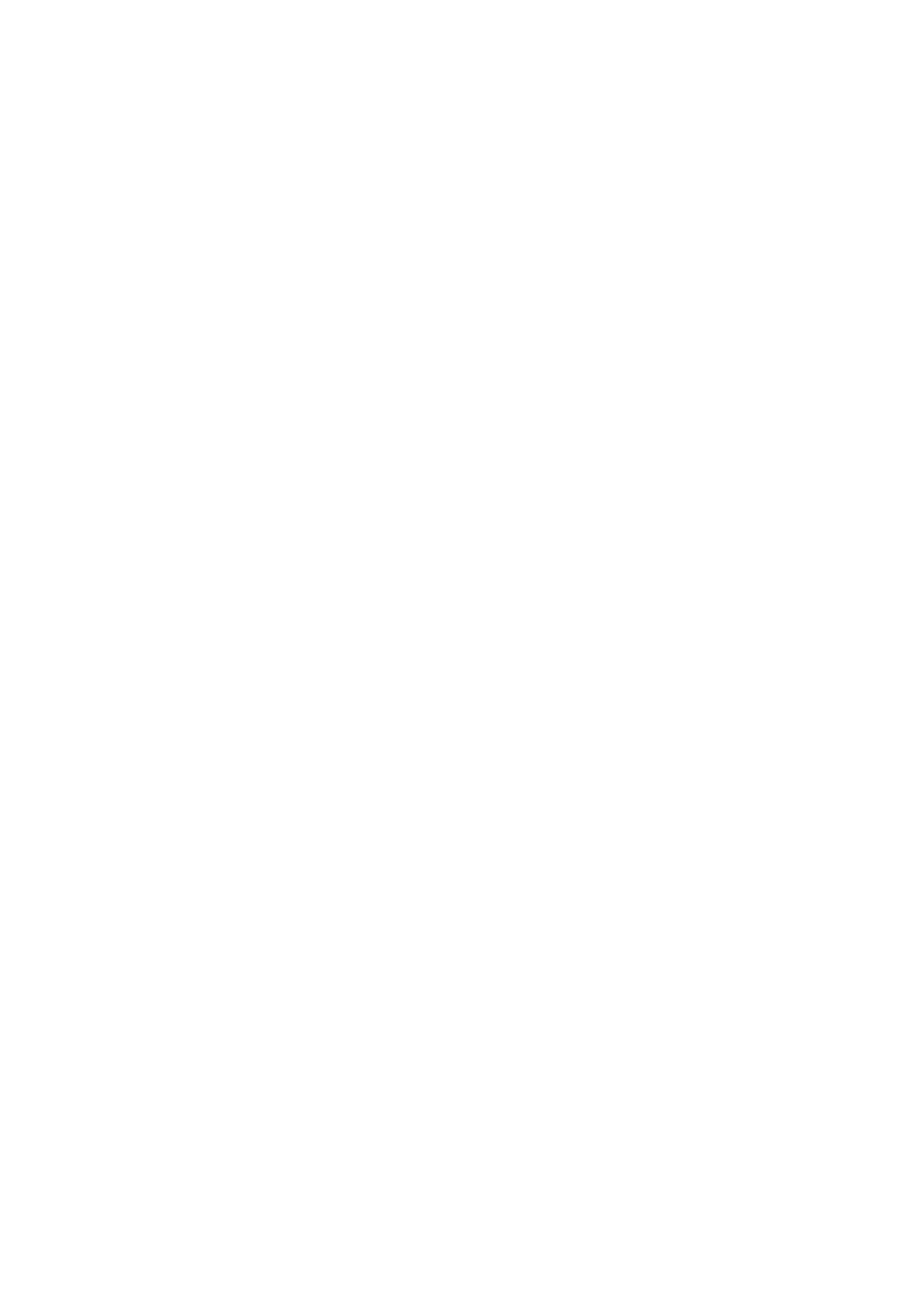## **09** The Social Protection Response

#### **Setting the scene**

As we have already seen, according to early assessments<sup>1</sup>, the COVID-19 crisis alone could add at least 1.7 million people, including 700 000 women, to the unemployed.<sup>2</sup> Up to 14.3<sup>3</sup> million people could fall into poverty.<sup>4</sup> Within this context, a powerful and comprehensive social protection response is clearly paramount.

In the Arab region, however, this is not without its challenges. As reported in the first chapter, financial accessibility to affordable healthcare is still an issue in many countries, as evidenced by the significant share of out-of-pocket (OOP) health expenditure.<sup>5</sup> In recent years, many countries have sought to reform and expand the coverage of their social insurance/ security and social assistance programs.<sup>6</sup> However, social protection systems remain fragmented and continue to leave behind many of the vulnerable segments of the population.

Social security schemes (i.e. health insurance, old age pension, paid leave/sick leave, maternity benefits, unemployment benefits, etc.) remain predominantly tied to formal employment in public and private sectors and benefits are quite limited in range. Of particular significance in the context of COVID-19, not all countries offer unemployment and sickness benefits (see Table 9.1).

Accurate data on social security coverage are scant and vary across sources and in terms of country coverage. According to the ILO<sup>7</sup>, for instance, 38.4 percent of workers are estimated to be legally covered by unemployment benefits in North Africa, and about 60.4 percent in other Arab countries.8

In the realm of social assistance, it is important to note that over the past decade, many countries have been gradually phasing out universal fuel and food subsidies – particularly countries that were facing high fiscal pressures (e.g. Egypt, Jordan, Morocco, Saudi Arabia and Tunisia). As a mitigation mechanism, targeted social assistance programs – particularly in the form of

<sup>1</sup> UN Economic and Social Council for Western Asia (ESCWA), "New ESCWA brief: 8.3 million people will fall into poverty in the Arab region due to COVID-19", 1 April 2020, https://www.unescwa.org/news/new-escwa-brief-83-million-people-will-fall-poverty-arab-region-due-covid-19/.

<sup>2</sup> UNESCWA, The Impact of COVID-19 on Gender Equality in the Arab Region, ESCWA Policy Brief 4, 2020, https://www.unescwa.org/sites/www. unescwa.org/files/20-00131\_gpid\_pb\_eng\_apr5.pdf/.

<sup>3</sup> Abu-Ismail, K., and V. Hlasny, *Wealth Inequality and Poverty Eradication in Arab Countries: The Case for a Solidarity Wealth Tax* (2020); poverty is estimated according to national poverty lines; includes estimates for Comoros and Mauritania.

<sup>4</sup> Excludes Somalia.

<sup>5</sup> See: The World Bank data, https://data.worldbank.org/indicator/SH.XPD.OOPC.CH.ZS; the share of out-of-pocket expenditure, as a percentage of current health expenditure (2017), was estimated at 38.3% in the Arab world – ranging from a low of 6.69% in Oman to 80.96% in Yemen.

<sup>6</sup> For more details, see: ESCWA, *Social Protection Reform in Arab Countries,* 2019, https://www.unescwa.org/publications/social-protectionreforms-arab-countries-2019/.

<sup>7</sup> ILO, *World Social Protection Report: Universal Social Protection to achieve the Sustainable Development Goals,* 2017–19, Geneva, 2017, https:// www.ilo.org/wcmsp5/groups/public/---dgreports/---dcomm/---publ/documents/publication/wcms\_604882.pdf/.

<sup>8</sup> North Africa: Algeria, Egypt, Libya, Morocco, Sudan and Tunisia; other Arab countries: Bahrain, Iraq, Jordan, Kuwait, Lebanon, Oman, State of Palestine, Qatar, Saudi Arabia, Syria, UAE, Yemen.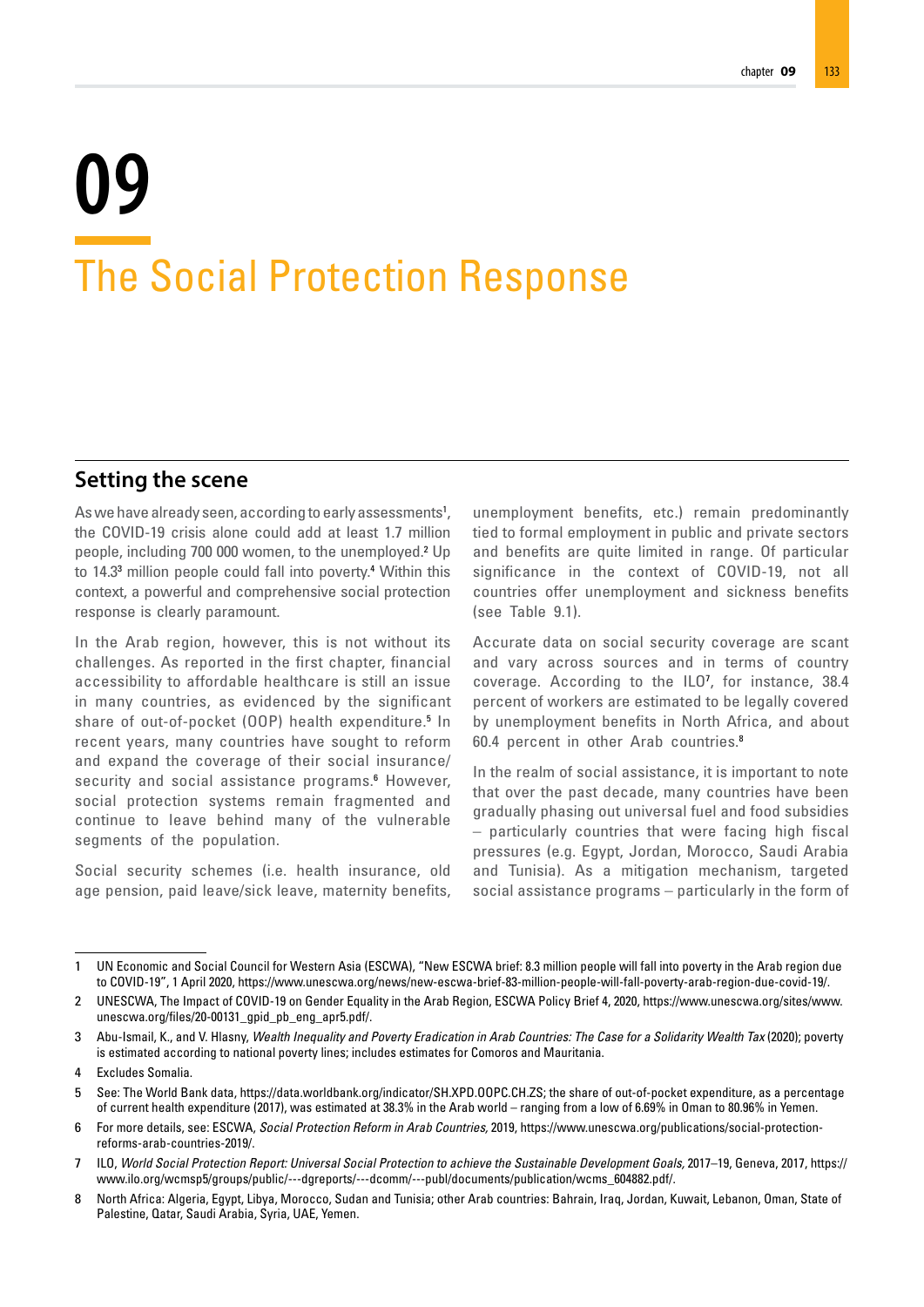|                                                               |                  | <b>Child and family</b> | <b>Maternity</b> | <b>Sickness</b> | <b>Unemployment</b> | <b>Employment</b><br>injury | <b>Old Age</b> |
|---------------------------------------------------------------|------------------|-------------------------|------------------|-----------------|---------------------|-----------------------------|----------------|
| (non crisis)<br>0il<br><b>Exporting</b><br><b>Countries</b>   | <b>Bahrain</b>   | N                       | Y*               | Y*              | Υ                   | γ                           | γ              |
|                                                               | Saudi Arabia     | N                       | Y*               | Y*              | γ                   | Υ                           | Υ              |
|                                                               | <b>Kuwait</b>    | N                       | Y*               | Y*              | Υ                   | γ                           | Y              |
|                                                               | <b>UAE</b>       | <b>NA</b>               | Y*               | <b>NA</b>       | Y*                  | <b>NA</b>                   | <b>NA</b>      |
|                                                               | <b>Oman</b>      | N                       | Y*               | N               | N                   | γ                           | Υ              |
|                                                               | <b>Qatar</b>     | N                       | Y*               | Y*              | N                   | Υ                           | Y              |
|                                                               | Algeria          | Υ                       | Υ                | Υ               | γ                   | Υ                           | γ              |
| Oil-<br><b>Importing</b><br><b>MICS</b>                       | <b>Egypt</b>     | N                       | Υ                | Υ               | Υ                   | Υ                           | Υ              |
|                                                               | <b>Jordan</b>    | N                       | γ                | Y*              | γ                   | Υ                           | Y              |
|                                                               | <b>Tunisia</b>   | Υ                       | γ                | Υ               | Υ                   | γ                           | γ              |
|                                                               | <b>Morocco</b>   | Υ                       | γ                | Υ               | γ                   | Υ                           | Υ              |
|                                                               | <b>Djibouti</b>  | Υ                       | γ                | γ               | N                   | γ                           | Y              |
| <b>Fragile</b><br>and Crisis-<br>affected<br><b>Countries</b> | Lebanon          | Υ                       | $V^{\ast\ast}$   | $V^{**}$        | N                   | Υ                           | Y              |
|                                                               | Libya            | γ                       | γ                | Υ               | Y*                  | γ                           | γ              |
|                                                               | <b>Syria</b>     | N                       | Y*               | $V$ ***         | Y*                  | Υ                           | Y              |
|                                                               | Yemen            | N                       | Y*               | $V***$          | Y*                  | γ                           | γ              |
|                                                               | Iraq             | Y                       | γ                | Υ               | Y*                  | γ                           | γ              |
|                                                               | <b>Palestine</b> | <b>NA</b>               | Y*               | <b>NA</b>       | <b>NA</b>           | <b>NA</b>                   | <b>NA</b>      |
|                                                               | <b>Sudan</b>     | N                       | Y*               | Y*              | Y*                  | γ                           | γ              |
|                                                               | <b>Somalia</b>   | N                       | Y*               | <b>NA</b>       | N                   | <b>NA</b>                   | <b>NA</b>      |

#### Table 9.1.a **Availability of social security schemes by country/country group**

**N = No program available; Y = At least one program available; Y\* = Program available with limited provision; Y\*\* = legislation are not yet entered into force; Y\*\*\* = in-kind benefits only; NA = data not available**

**Source:** Table 1a – authors, based on data from the Appendix of ILO, World Social Protection Report, 2017–19<sup>10</sup>, Table B2, availability relates to the existence of at least one statutory program;

cash transfers – have been introduced and expanded to protect the most vulnerable.9

There is no recent comprehensive evidence on coverage of social assistance programs in the region. Available data suggest that coverage varies from less than 10 percent of the population in Djibouti and Sudan, to 75.77 percent in Iraq (see Figure 9.1). However, coverage levels might have increased in some countries, as a result of the expansion of cash transfer programs.

A major challenge in the context of COVID-19 relates to the protection of the millions of Arab men, women and youth, who earn their livelihoods in the informal economy<sup>11</sup> and/or from other precarious forms of employment. These workers include temporary or casual workers, agricultural workers, domestic and unpaid care workers, and low-skilled migrant workers. Not having social insurance, and too poor to

access private insurance, they may not be considered 'poor or vulnerable enough' to qualify for existing social assistance – and therefore represent a 'missing middle' that requires urgent attention. Another major issue relates to the increased protection needs of the millions of refugees living in the region<sup>12</sup>, who are usually not covered by national systems and whose lives and livelihoods primarily depend on humanitarian assistance. This chapter first sheds light on the scope and main features of the social protection (SP) response in oil-exporting countries, oil-importing middle-income countries and crisis-affected countries. The response is also assessed from an inclusion ('leaving no one behind') and gender perspective. Some key policy considerations related to the establishment of towards more inclusive, gender-sensitive and shockresponsive protection systems, central for a sustainable recovery, are also discussed.

<sup>9</sup> These are based on (income) poverty targeting or categorical targeting (i.e. universal benefits for groups with specific needs such as children; the elderly; and persons with disabilities (PWDs). In Egypt, this includes, for instance, the *Takaful* program, which targets poor families with children, and the *Karama*, focusing on elderly people. Reportedly, these programs together reached more than two million families in 2019. In Morocco, the number of beneficiaries of the *Tayssir* program (a conditional cash-transfer program focused on enhancing school enrolment among children) increased from 45,052 people in 2008/09 to 1.3 million in 2018/19. For more information, see: *ESCWA, Social Protection Reform in Arab Countries 2019,* https://www.un.org/unispal/wp-content/uploads/2019/10/E.ESCWA\_.ADD\_.2019.1.pdf/.

<sup>10</sup> ILO, *World Social Protection Report: Universal Social Protection to achieve the Sustainable Development Goals*, 2017–19, Geneva, 2017, https:// www.ilo.org/wcmsp5/groups/public/---dgreports/---dcomm/---publ/documents/publication/wcms\_604882.pdf/.

<sup>11</sup> For data on the extent of informal work, see Chapter 5 on labour markets.

<sup>12</sup> It is assumed that Internally Displaced Populations are covered by mainstream SP government interventions.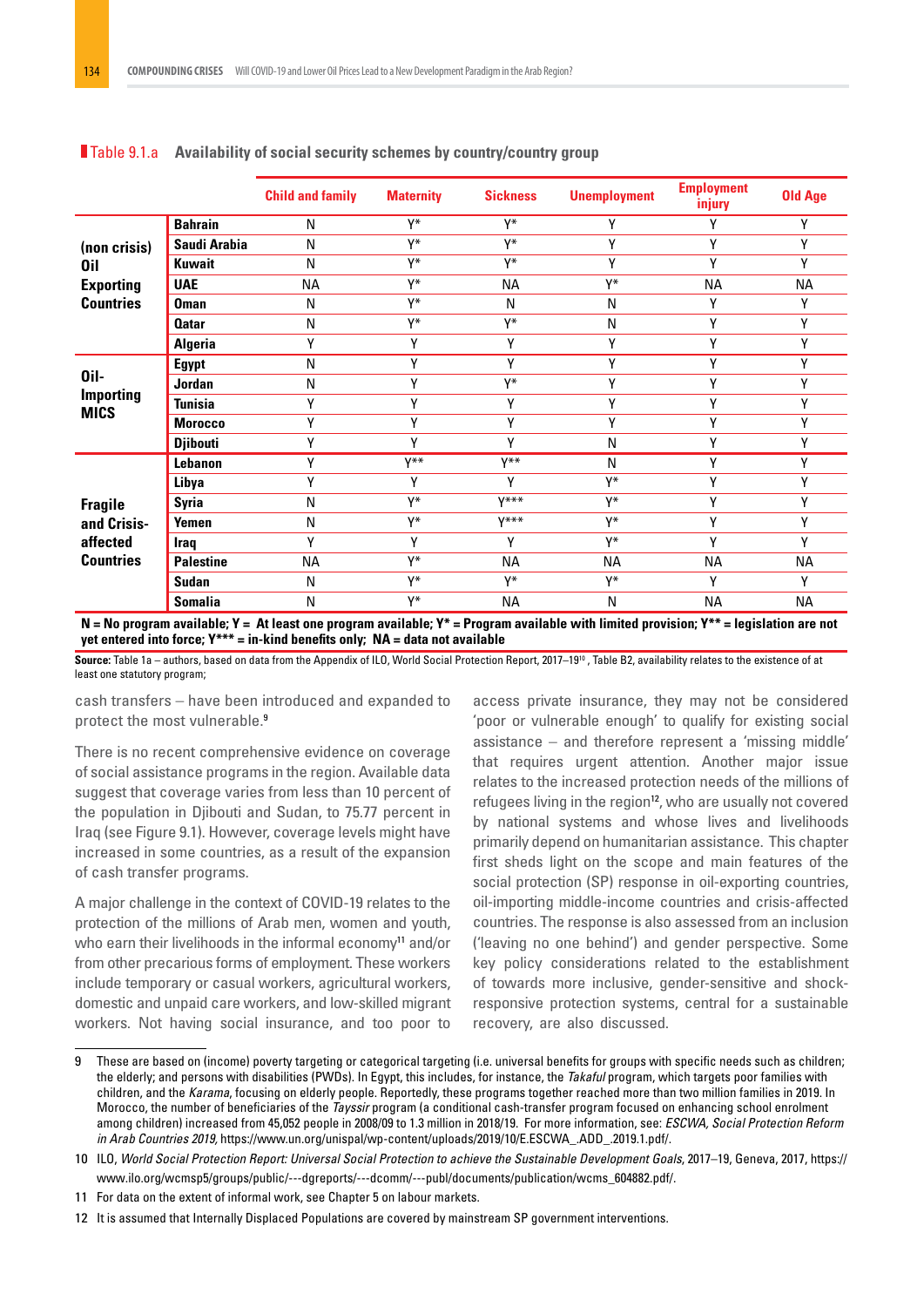|                                                                  |                  | Cash<br>transfers | <b>Cash for</b><br>work | <b>In-kind</b><br><b>transfers</b> | <b>Subsidies</b> | (Social)<br><b>Housing</b> | <b>School</b><br>feeding<br>programs | <b>Education</b><br>fee waivers | (Non contributory)<br><b>Health</b><br><i>insurance</i> | <b>Health</b><br>care<br><b>benefits</b> |
|------------------------------------------------------------------|------------------|-------------------|-------------------------|------------------------------------|------------------|----------------------------|--------------------------------------|---------------------------------|---------------------------------------------------------|------------------------------------------|
| (non<br>crisis)<br><b>Oil</b><br>exporting<br>countries          | <b>Bahrain</b>   | Υ                 | N                       | ${\sf N}$                          | Υ                | γ                          | N                                    | N                               | N                                                       | N                                        |
|                                                                  | Saudi Arabia     | Y*                | N                       | N                                  | γ                | N                          | N                                    | N                               | N                                                       | N                                        |
|                                                                  | <b>Kuwait</b>    | Y*                | N                       | Y                                  | Υ                | Υ                          | Y                                    | Y                               | N                                                       | N                                        |
|                                                                  | <b>UAE</b>       | Υ                 | N                       | γ                                  | γ                | γ                          | N                                    | Υ                               | N                                                       | N                                        |
|                                                                  | <b>Oman</b>      | Y*                | N                       | Υ                                  | γ                | Υ                          | N                                    | N                               | N                                                       | N                                        |
|                                                                  | <b>Qatar</b>     | Y*                | N                       | Y                                  | γ                | Y                          | γ                                    | N                               | N                                                       | N                                        |
|                                                                  | <b>Algeria</b>   | Y*                | γ                       | $V^*$                              | γ                | γ                          | Y                                    | Y                               | Υ                                                       | N                                        |
| <b>Oil</b><br><b>Importing</b><br><b>MICs</b>                    | <b>Egypt</b>     | Y*                | Υ                       | N                                  | γ                | Y                          | Υ                                    | N                               | Υ                                                       | N                                        |
|                                                                  | <b>Jordan</b>    | Y*                | N                       | Υ                                  | γ                | γ                          | Y                                    | Y                               | Υ                                                       | Υ                                        |
|                                                                  | <b>Tunisia</b>   | Y*                | N                       | N                                  | γ                | N                          | Y                                    | N                               | N                                                       | Υ                                        |
|                                                                  | <b>Morocco</b>   | Y*                | Υ                       | $V^*$                              | γ                | N                          | Y                                    | N                               | Υ                                                       | Υ                                        |
|                                                                  | <b>Djibouti</b>  | Y*                | γ                       | Y                                  | γ                | N                          | Υ                                    | Y                               | N                                                       | Υ                                        |
| <b>Fragile</b><br>and<br>Crisis-<br>affected<br><b>Countries</b> | Lebanon          | Υ                 | N                       | Υ                                  | γ                | N                          | N                                    | Y                               | N                                                       | Υ                                        |
|                                                                  | Libya            | Υ                 | N                       | Y                                  | ٧                | ٧                          | N                                    | N                               | N                                                       | Υ                                        |
|                                                                  | <b>Syria</b>     | Υ                 | N                       | N                                  | N                | N                          | N                                    | N                               | N                                                       | N                                        |
|                                                                  | Yemen            | Y*                | γ                       | Y                                  | N                | N                          | N                                    | Υ                               | N                                                       | Υ                                        |
|                                                                  | <b>Iraq</b>      | Υ                 | N                       | Υ                                  | γ                | N                          | N                                    | N                               | N                                                       | N                                        |
|                                                                  | <b>Palestine</b> | Υ                 | N                       | Y                                  | N                | N                          | N                                    | Y                               | N                                                       | Υ                                        |
|                                                                  | <b>Sudan</b>     | Y*                | N                       | Y                                  | N                | γ                          | Υ                                    | Y                               | γ                                                       | N                                        |
|                                                                  | <b>Somalia</b>   | ΝA                | <b>NA</b>               | <b>NA</b>                          | <b>NA</b>        | <b>NA</b>                  | <b>NA</b>                            | <b>NA</b>                       | <b>NA</b>                                               | <b>NA</b>                                |

#### Table 9.1.b **Availability of social assistance schemes by country/country group**

**N= No program available Y = program (s) available; For cash and in-kind transfers: Y = unconditional transfer only; Y\* = both unconditional and conditional transfers ; Y\*\* = conditional transfer only; NA = Data not available**

**Source:** Table 1.b – based on data provided in IPC-IG, 2018.13



**Source:** authors, based on data from World Bank Group, The Atlas of Social Protection: Indicators of Resilience and Equity (ASPIRE), as reported in Appendix F (Table F2) of World Bank, State of Social Safety Nets report (2018).14

<sup>13</sup> World Bank Group, The State of Social Safety Nets 2018, https://openknowledge.worldbank.org/bitstream/handle/10986/29115/9781464812545. pdf?sequence=5&isAllowed=y/.

<sup>14</sup> Machado, A.C., B. Charlotte, F. Veras Soares and R.G. Osorio, *Overview of Non-contributory Social Protection Programmes in the Middle East and North Africa (MENA) Region Through a Child and Equity Lens,* International Policy Centre for Inclusive Growth (IPC-IG), 2018, https://ipcig. org/pub/eng/JP18\_Overview\_of\_Non\_contributory\_Social\_Protection\_Programmers\_in\_MENA.pdf; the data are based on a mapping of 155 social transfer programs across the region (excludes Somalia); see report, Table 9.1, p.23.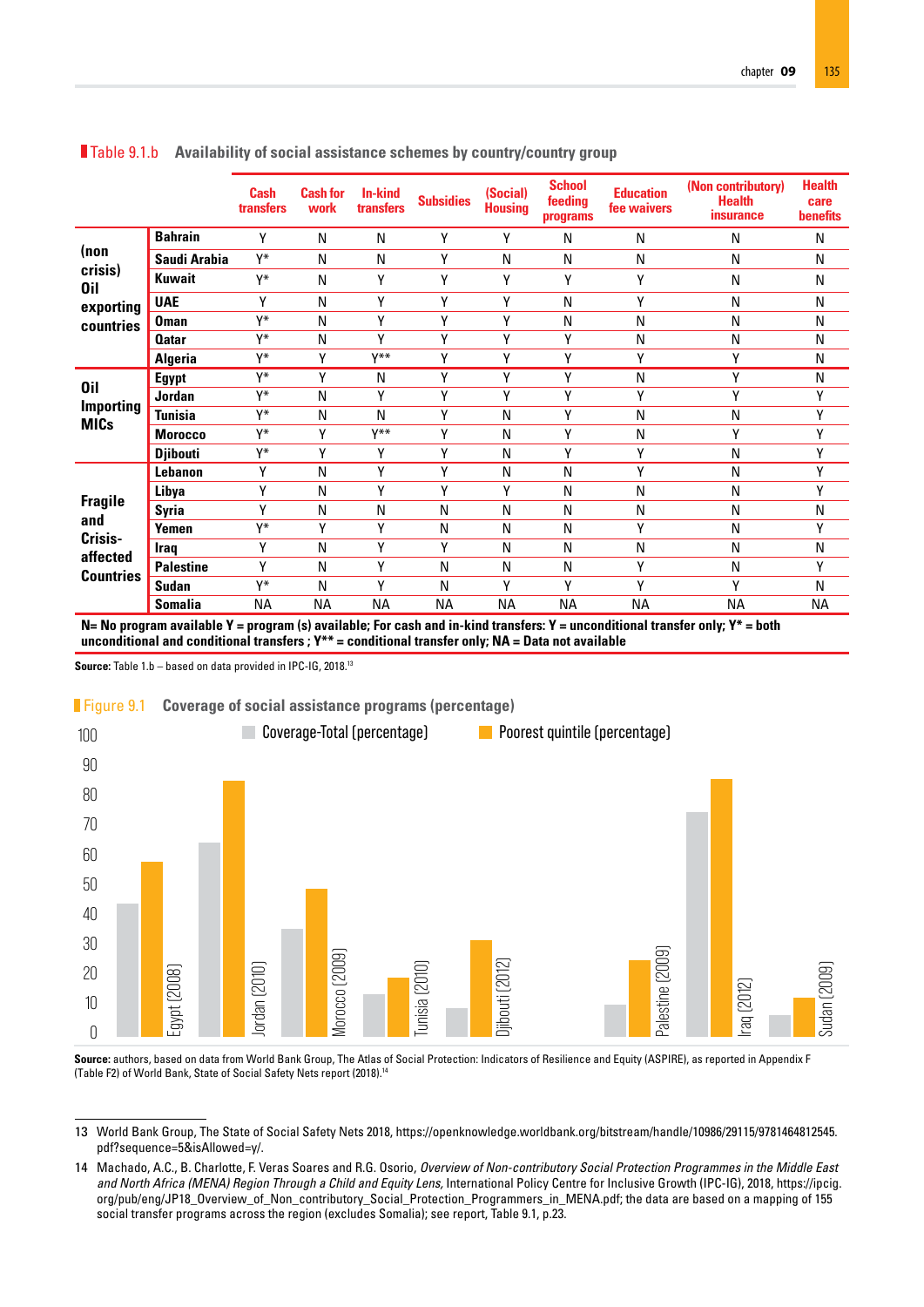#### **The social protection response**

It should be noted that the scope and depth of the response in the region is driven by a wide range of country-specific parameters, including the extent of the impacts of COVID-19; the strength and coverage of existing SP systems; economic and labour market structures; fiscal space and spending capacities; and, not least, political economies and fragilities, which only an in-depth (country-level) analysis could fully consider.

The main working assumptions are that: (i) the COVID-19 crisis, compounded by the drop in oil prices, has generated significant vulnerabilities in oil exporting countries – in particular for the millions of migrant workers they rely upon across all sectors of their economies.15 While confronting increased fiscal pressures due to low oil prices, these countries might still be in a better position than others to address immediate protection needs in a comprehensive manner; (ii) although less immediately and directly affected by the oil price drop, many oil-importing MICs were facing significant fiscal pressures prior to COVID-1916; yet, a strong SP response is still needed to prevent a deepening of vulnerability, inequality and poverty, and to preserve social cohesion;17 (iii) despite acute needs, the room to expand SP in poor and/or fragile and crisisaffected countries is extremely limited and requires scaled-up support by the international community and other actors.

The following analysis draws upon a recent mapping and review of SP measures implemented in the MENA/Arab States conducted by the UN Issue-Based Coalition on Social Protection (IBC-SP), with support of the International Policy Centre for Inclusive Growth (IPC-IG).18 A total of 158 SP measures implemented by governments in the region as of mid-June 2020 could be identified from this mapping<sup>19</sup> and were clustered around three broad categories: (I) financial support to access COVID-19 healthcare (e.g. free access to testing, free access to treatment, broadening of health insurance); (II) social insurance and labour market measures (sick-leave/leave policies, unemployment and wage protection<sup>20</sup>; adjustments to employers and/ or employees' social security contributions); and (III) social assistance (cash transfers, in-kind transfers, other measures to support household income, e.g. price, housing subsidies, fee exemptions, zero/lowinterest loans).21

#### Intensity and scope

As in other countries around the globe, $22$  the crisis has triggered important dynamics in the social response in the Arab region – however, with significant variations across countries/country-groups. When using the average number of measures per country as a rough proxy of the intensity of the SP response, it appears that oil-importing MICs have been the most responsive

<sup>15</sup> Foreign workers represent 90 percent of the population in the UAE, two-thirds in Kuwait, half in Oman and Bahrain, and one third in Saudi Arabia. see: Young, K., "How COVID-19 will change GCC labor markets", Al-Monitor, 3 April 2020, https://www.al-monitor.com/pulse/ originals/2020/04/gulf-covid19-coronavirus-change-gcc-labor-markets-crisis.html/.

<sup>16</sup> Fiscal pressures also likely to be exacerbated as a result of reduced remittances, investment and capital flows from oil exporting countries. It should be noted that hundreds of thousands of returning migrants have reportedly lost their jobs in GCC countries as a result of COVID-19 and the oil price drop. Jordan alone is experiencing the return of a half a million migrants due to job losses as a result of the dual crises. IMF, *Regional Economic Outlook: Middle East and Central Asia; Confronting the COVID-19 Pandemic in the Middle East and Central Asia,* April 2020, https://www.imf.org/en/Publications/REO/MECA/Issues/2020/04/15/regional-economic-outlook-middle-east-central-asia-report/.

<sup>17</sup> Most countries in this group (Egypt, Jordan, Tunisia, Morocco) have faced waves of social unrest, as well as political and security challenges in the recent period.

<sup>18</sup> UN Issue-Based Coalition on Social Protection (IBC-SP) and International Policy Center for Inclusive Growth (IPC-IG), 2020, "Social protection responses to the COVID-19 crisis in the MENA/ Arab States region", https://socialprotection.org/discover/publications/social-protectionresponses-covid-19-crisis-mena-arab-states-region; Country responses and policy considerations"; The data on SP measures were compiled as of mid-June from various sources, including: ESCWA database (http://covdata.unescwa.org/RPT/RPTDSH1.aspx); the weekly Living paper. "Social Protection and Jobs Responses to COVID-19: A Real-Time Review of Country Measures" (http://www.ugogentilini.net/); the weekly newsletter, "Social Protection in times of #COVID19", socialprotection.org (https://socialprotection.org/connect/communities/socialprotection-responses-covid-19-task-force/3-clipping-social-protection); ILO "COVID-19 and the world of work: Country policy responses", https://www.ilo.org/global/topics/coronavirus/country-responses/lang--en/index.htm); ISSA "Covid-19: Coronavirus country measures", https:// ww1.issa.int/coronavirus/country-measures; and reports from partner organizations.

<sup>19</sup> It is important to note that the regional IBC-SP mapping covers SP measures implemented by both government and UN agencies, including in Mauritania and Iran. These two countries are not considered in this report, while only SP measures implemented by governments are considered in the analysis. To note also, no SP measures were recorded for Somalia.

<sup>20</sup> We also included in this category the measures related to work, visa and residency permits, and wage support for migrants.

<sup>21</sup> An additional 23 government measures put in place to facilitate the delivery of SP services were also identified.

<sup>22</sup> Between 1 February and 22 June 2020, 200 countries and territories announced at least 1 179 social protection measures in response to the COVID-19 crisis; see: ILO, "Social Protection Monitor", https://www.social-protection.org/gimi/RessourcePDF.action?id=56047/.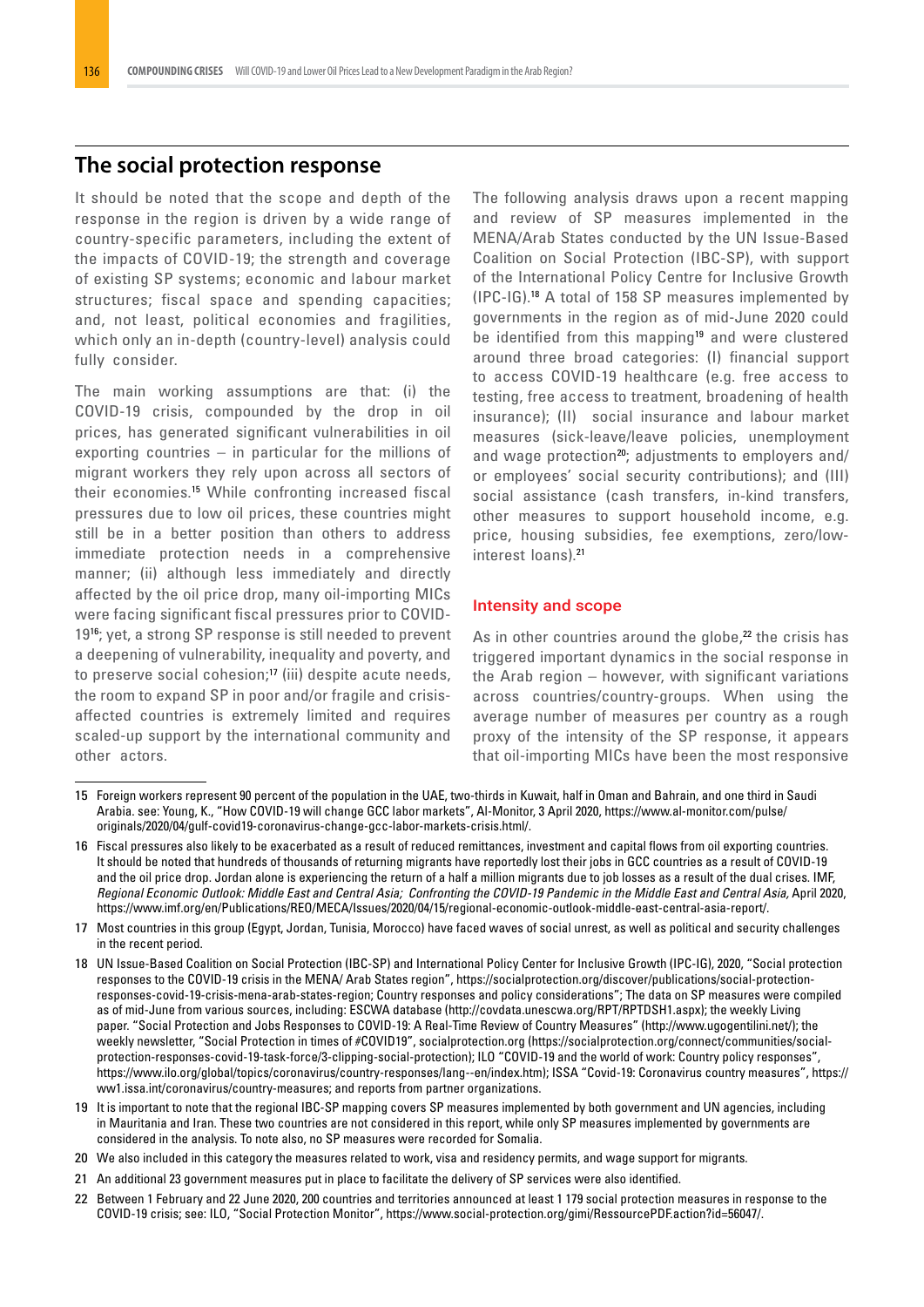

**Source:** authors, based on data compiled by R-UNSDG Working Group on Social Protection and additional sources, as of mid-June 2020.

(with an average of 10 measures per country), closely followed by oil-exporting countries (nine measures). Expectedly, the response has been much more limited (six measures on average) in FCCs.<sup>23</sup>

As shown in Figure 9.2 (a), above, specific measures have been taken to ease financial access to COVID-19 testing and related healthcare, which represent six percent of the overall SP response in the region. These measures were taken mostly in GCC/oil-exporting countries for those without insurance coverage, including migrants in some cases (see below).<sup>24</sup> This is worrisome, considering the overall high level of out-of-pocket health expenditure in other parts of the region and the criticality of such measures to limit the spread of infection.

In aggregate (see Figure 9.2 (a)), the expansion of social assistance has been the most widely used approach across the region (52 percent of measures), followed by other social insurance and labour market interventions (42 percent). Social insurance measures aimed at unemployment and wage protection dominate the SP response (21.5 percent). However, these measures are not equally distributed across countries. For instance, among oil-importing MICs, Jordan accounts for 50 percent of the measures announced in this area. Conversely, all oil-importing MICs (among which some have relatively strong social security institutions, e.g. Tunisia, Morocco, Jordan) have eased payments of social security contributions by both (formal) employers and employees. Arab countries also took a number of emergency measures to fill protection gaps related to sickness benefits for public and/or private sector workers<sup>25</sup>, including those affected by the virus, quarantined or "at risk", and those who have to take care of (sick) dependents or children.

The social assistance response of governments in the region as a whole has been dominated by the use of various types of household income/welfare support (38 percent of all social assistance measures). These are most extensively used by oil-exporting countries (44 percent of all social assistance measures), followed by crisis-affected and fragile countries (37 percent). Emergency and other cash transfers targeting poor/ vulnerable groups account for 33 percent of social assistance measures and were most extensively used in oil-importing MICs (44 percent of social assistance measures, and 24 percent of all SP measures). In crisis and fragile countries, cash and in-kind transfers and other measures to support households altogether make up 70 percent of SP measures (see Figure 9.2 (b)).

<sup>23</sup> No data were available for Somalia.

<sup>24</sup> In Lebanon, the decision was made to cap testing costs, whilst Morocco renewed health insurance for people who were made redundant as a result of the crisis.

<sup>25</sup> Some measures were specifically targeting public employees (Algeria, Djibouti, Iraq, Jordan, Kuwait, UAE) but employers were also required to pay leave for workers in the private sector in Algeria, Djibouti, Jordan, Oman, Qatar and Saudi Arabia.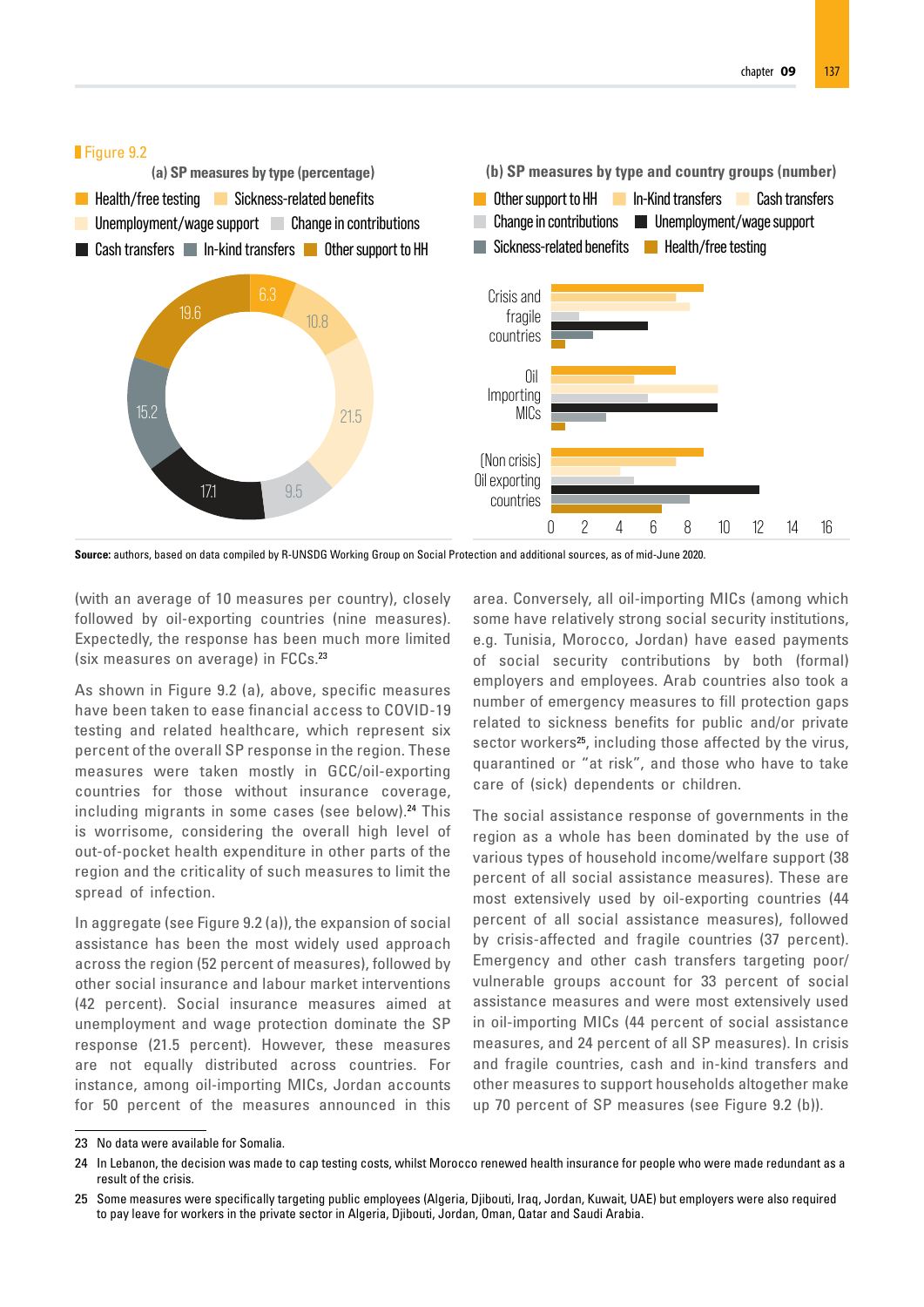Interestingly, and in contrast with the global trend in responses, the expansion of cash transfer programs most commonly involved introducing new temporary schemes (this was the case in all oil-importing MICs as well as in the State of Palestine, Iraq and Syria), rather than bringing more vulnerable people under existing ones.26 Generally, this reflects t he l imited capacity of existing programs to quickly and swiftly respond to shocks.

#### Inclusiveness

Efforts have been made to address social protection needs of informal workers and other highly vulnerable and marginalized groups, including the elderly, people with disabilities and migrants. Notable efforts have been made in oil-importing MICs (Djibouti, Egypt, Jordan, Morocco and Tunisia) to support informal workers.27 In Egypt, for instance, this involved oneoff transfers to informal workers registered<sup>28</sup> in the database of the Ministry of Manpower through post offices. I n J ordan, i nformal w orkers h ave b een included in formal social registries by extending benefits t o b usinesses t hat w ere p reviously unregistered. In Djibouti, authorities have also sought to scale up food and cash assistance to daylabourers. Among crisis-affected countries, Palestine and Syria also expanded cash assistance support for daily/seasonal workers.

In the case of migrant workers, the inclusiveness of the response should be gauged against the fact that these workers, particularly low-skilled migrant workers, are often excluded or restricted from coverage by national social security systems in destination countries.<sup>29</sup> In GCC countries in particular, incentives to protect migrant ('foreign workers') might also be limited, as labour market policies have recently shifted towards a greater nationalization of the workforce – a trend that the dual shock is likely to reinforce. The review of the policy responses, reported in Table 4.2 in Chapter 4, shows that protection measures for migrant workers have been put in place in GCC countries as well as Jordan and Tunisia. The response, however,

mostly revolved around easing residency visa, work permit renewals and providing access to free testing and health care. In a few countries, migrants have also been covered by additional cash or in-kind social assistance measures (Jordan, Kuwait, Oman).

The vulnerabilities facing people with disabilities and the family members they depend on are likely to be exacerbated by a shock like the COVID-19 pandemic. Higher health/care needs and potentially catastrophic health expenditures are a major concern. As of May 2020, out of the 181 countries that have adopted social protection measures, 60 countries around the globe had specifically referred to persons with disabilities while announcing relief measures.30 In the region, a few countries have also done so. Measures mostly took the form of cash transfers (Egypt, Morocco, Syria, Tunisia) or food assistance (State of Palestine, Saudi Arabia). In the realm of social insurance, Algeria temporarily suspended the obligation to contribute to national social protection funds for employees with disabilities, whilst Egypt extended paid leave to the mothers of persons with disabilities. The specific needs of the elderly, including pensioners, were also acknowledged to some extent, with support provided primarily in the form of cash transfers (e.g. Egypt, Kuwait, Syria, Tunisia) and food assistance (e.g. Jordan, State of Palestine, Saudi Arabia). Only Egypt increased pensions to support the elderly.

#### The special case of refugees

About 55 million people are in need of humanitarian aid in the region, of which 26 million are forcibly displaced (refugees and internally displaced persons) due to armed conflicts and occupation.<sup>31</sup> There is growing evidence that refugees have been disproportionately affected by job and income losses as a result of lockdowns.32 While national health and education services for refugees are generally provided through national systems, this is not the case for social protection. As a result, social protection support to refugees is largely delivered through humanitarian

<sup>26</sup> With a few exceptions, including Jordan, Egypt and the State of Palestine.

<sup>27</sup> Food vouchers have also been introduced in Sudan, whilst Saudi Arabia expanded health coverage ("Social Protection and Jobs Responses to COVID-19: A Real-Time Review of Country Measures", https://www.ugogentilini.net/wp-content/uploads/2020/05/Country-SP-COVID-responses\_May22.pdf).

<sup>28</sup> Registration has already included around one million individuals working in construction, agriculture, fishing and plumbing.

<sup>29</sup> This is the case in Bahrain, Kuwait, Oman, Saudi Arabia, and the United Arab Emirates. In Jordan, however, migrant workers are covered.

<sup>30</sup> ILO, "Social Protection Monitor", op. cit.

<sup>31</sup> ESCWA, "Regional Emergency Response to Mitigate the Impact of COVID-19", 8 April 2020, https://www.unescwa.org/sites/www.unescwa. org/files/publications/files/20-00116\_rer\_mitigatingimpact\_covid-19\_eng\_april8.pdf/.

<sup>32</sup> See Chapter 5 on labour markets.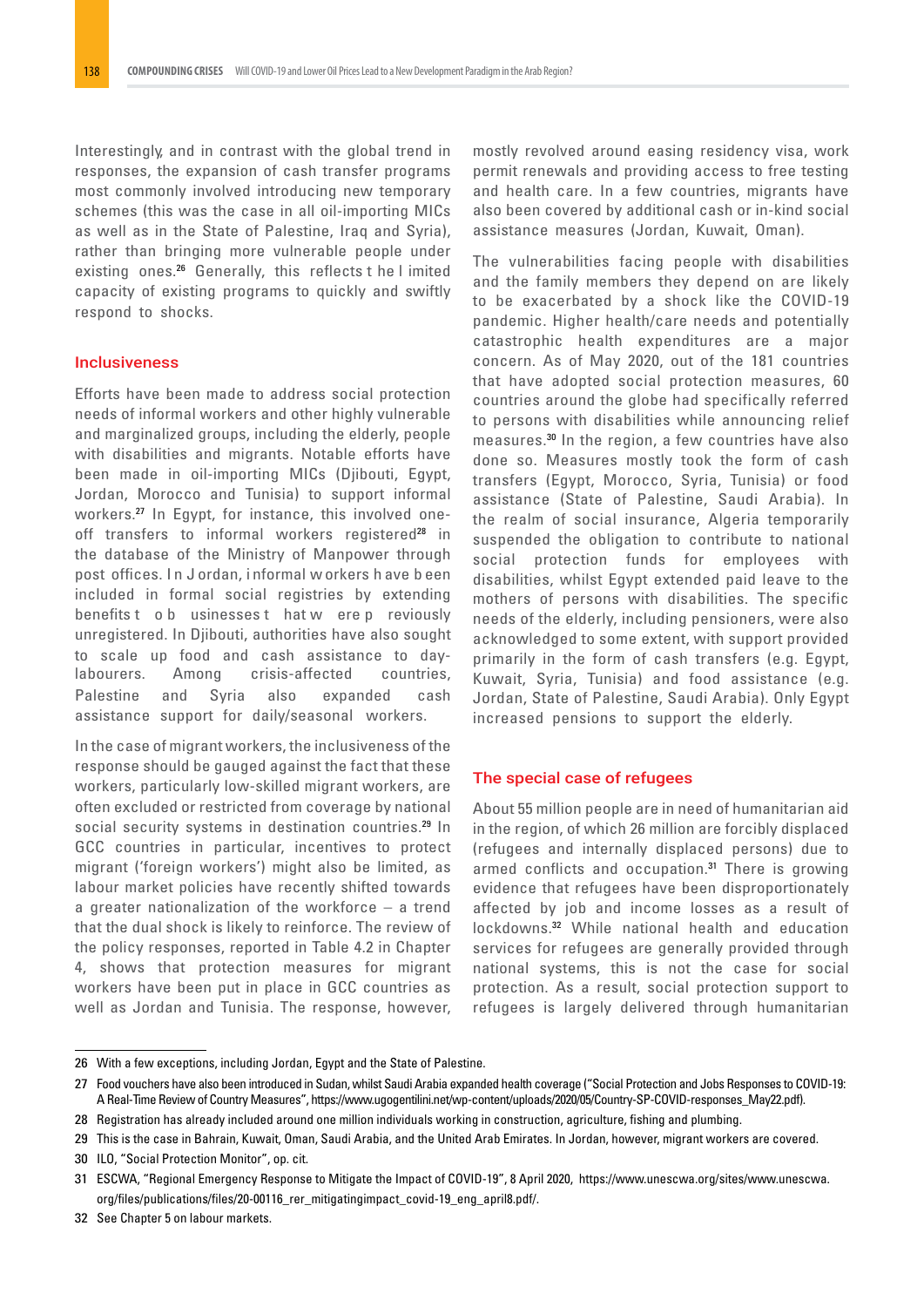social assistance.<sup>33</sup> While significant efforts have been made by humanitarian and other actors to scale up programs and to adapt delivery modalities to the new context – including through the use of remote technologies – important gaps remain given the scale of vulnerabilities and needs among refugees.

#### Gender sensitivity

Gender considerations have not been at the forefront of the response and this is not surprising. Given the low participation of women in formal labour markets, women are unlikely to be targeted by social protection schemes that cover the formal workforce.34 Conversely, social protection measures across the region typically exclude informal workers – including in the agriculture and domestic care sectors, where women are overly represented. The few gendersensitive social insurance measures taken by governments have mainly revolved around providing

special paid leave to women working in 'non-essential public services' and/or looking after children and/ or who are pregnant (e.g. in Algeria, Egypt, UAE, Saudi Arabia). In some countries (e.g. Algeria and Saudi Arabia<sup>35</sup>), these measures also apply to women working in the private sector. In Jordan, it is noted that the government decreed that 50 percent of the revenues of the 2020 Maternity Insurance Scheme, which benefits women in the private sector, will be repurposed to help support vulnerable groups – mainly the elderly and the sick. From a gender perspective this is somewhat problematic, in that it suggests funding of maternity benefits is fungible, whilst possibly, other critical needs, such as childcare services could be overlooked. Conversely, targeted social assistance programs, particularly in FCCs, are generally more sensitive to the needs of women, with special efforts being made to target the most vulnerable women – particularly widows, divorced women and female heads of households.<sup>36</sup>

<sup>33</sup> The UNSDG working group study (referred to above) reports a total of 38 social assistance measures taken by various UN agencies in support of refugees (and/or IDPs); for details on social protection of refugees in Syria's neighboring countries, see: UN, "Advancing Inclusive and Sustainable Social Protection in the Response to the Syrian Crisis", April 2018, https://unsdg.un.org/resources/advancing-inclusive-andsustainable-social-protection-response-syrian-crisis.

<sup>34</sup> See Chapter 5 on labour markets.

<sup>35</sup> In Saudi Arabia, private sector employers were also required to provide two weeks' compulsory sick leave for pregnant women.

<sup>36</sup> In Egypt, for instance, the *Karama* and *Takaful* conditional cash transfer programs have been expanded – now households headed by a single mother make up more than 80% of recipients. Increased payments are also envisioned for women leaders in rural areas; in Palestine, financial aid of \$100 for three months was planned to be distributed to female workers in nurseries and creches that have stopped working (and whose salaries have been cut off); cash assistance was also provided to vulnerable women in Iraq, Kuwait and Saudi Arabia.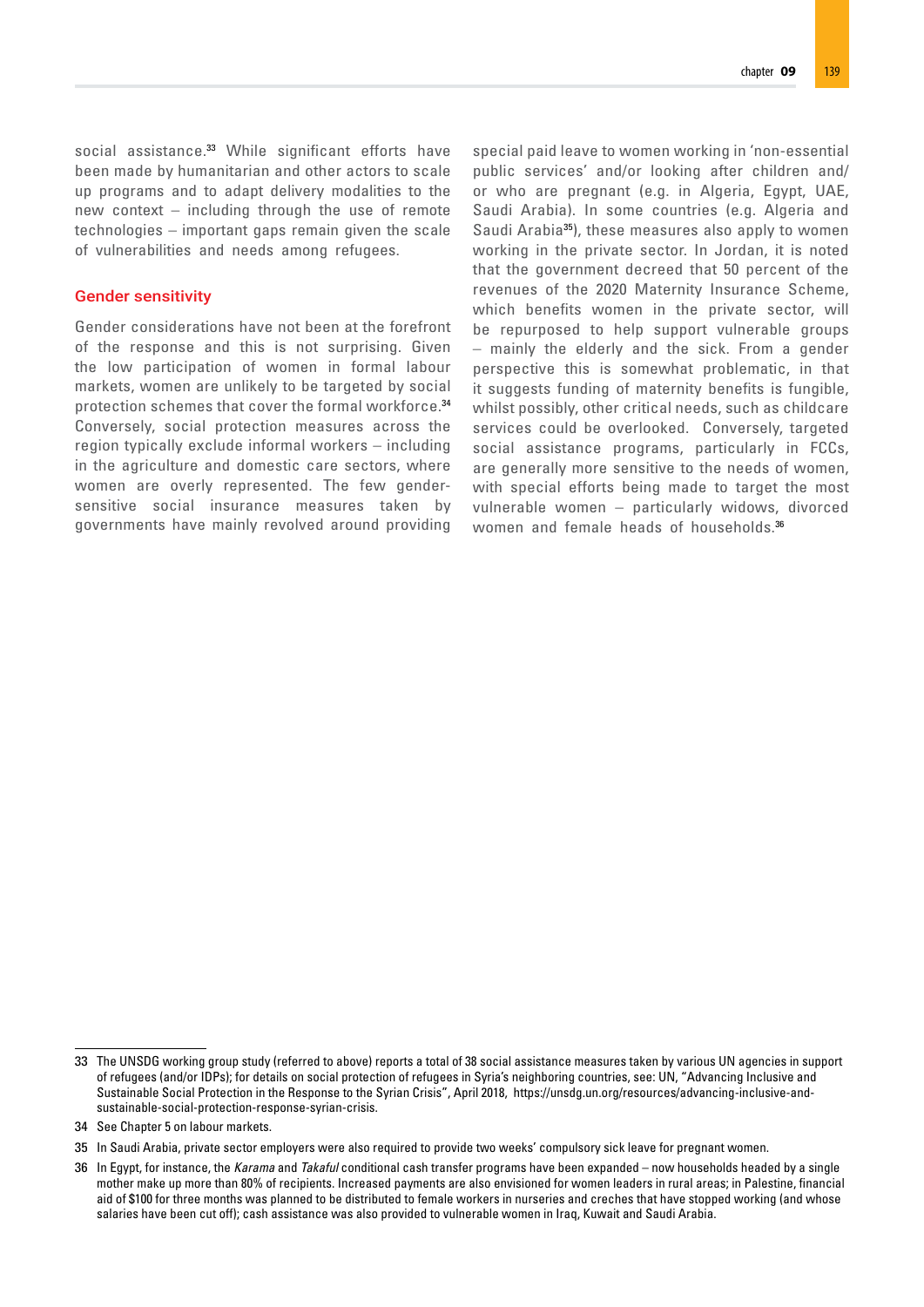# **09**

### Towards inclusive, gender-sensitive and shock-responsive social protection systems: Policy recommendations

Whilst COVID-19 has exposed the vulnerabilities caused by historically low levels of investments in  $SP$  in the Arab region, $37$  the crisis has also served as a strong, unprecedented 'wake-up call' for Arab countries, and the SP response has been quite significant – though more (and expectedly) so in richer oil-exporting countries and oil-importing MICs than in the many FCCs.

Sustained investments in social protection, including easing financial access to health care (beyond COVID-19 health care) will be critical for a sustainable and inclusive recovery and to strengthen Arab economies' and societies' resilience to future shocks. Given the extreme diversity of country contexts, including in financial response capacities (see text box), it is, however, fair to say that there will be no 'one-size fits all' approach.

**In the short/medium term,** needless to say that every effort should be made to remove financial barriers to healthcare for all, including migrant workers, to protect those who have lost their jobs (e.g. through the expansion of unemployment benefits, where they exist) and critically also to 'retain jobs' – for instance, through wage support and other measures for impacted businesses, and particularly MSMEs, given their contribution to employment and greater vulnerability.<sup>38</sup>

<sup>37</sup> Public spending on SP (excluding health) estimated at about 7.6 per cent of GDP in North Africa and 2.5 per cent of GDP in other Arab States; ILO, *World Social Protection Report, 2017–2019,* https://www.ilo.org/global/publications/books/WCMS\_604882/lang--en/index. htm/.

<sup>38</sup> As recommended by ILO, "COVID-19: Labour Market Impact and Policy Response in the Arab States; Briefing Note with FAQs", 15 May 2020, https://www.ilo.org/beirut/informationresources/factsheets/WCMS\_744832/lang--en/index.htm/.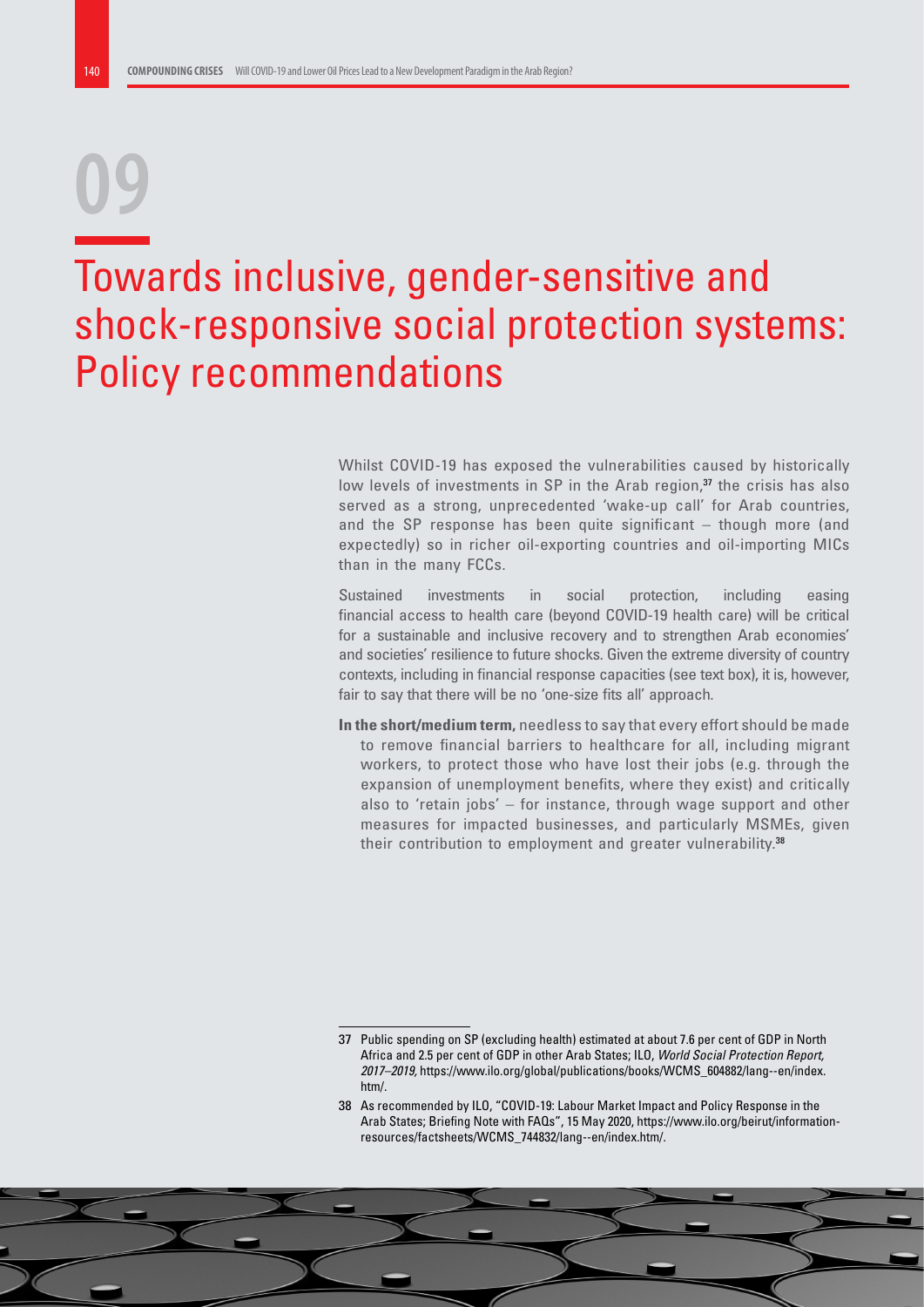#### **Box 9.1**

#### **Towards inclusive social protection – financing challenges**

The SP financing challenge should be gauged against the fact that, in the context of a systemic shock like COVID-19 – where vulnerabilities and risks of impoverishment are widespread, dynamic, and stretch well beyond the 'neediest' and those typically considered as 'poor or most vulnerable' – too narrowly targeted approaches to the provision of social assistance could prove administratively difficult to implement and would risk excluding many vulnerable people.<sup>39</sup>

Because fiscal pressures are likely to increase tremendously as a result of the crisis and the responses to it,<sup>40</sup> creating fiscal space will be key to sustaining the social protection response in a context where efforts to expand social protection are likely to compete with many other priorities. Whilst considering various options **in the short/medium term,** it should be noted that while some countries have some leeway (e.g. the debt ratio in Saudi Arabia was estimated at 23.2 percent of GDP in 2019<sup>41</sup>), support from the donor community and international financial institutions is likely to be critical for the many financially strained and crisis-affected countries of the region.<sup>42</sup> While ODA is not a sustainable solution to create fiscal space, it should be noted that Egypt, Iraq, Jordan, Lebanon, State of Palestine, Sudan, Syria and Yemen have used ODA to establish national non-contributory social protection initiatives in the past.<sup>43</sup>

**In the medium/long term,** however, efforts to increase tax revenues should be actively pursued. With income and wealth taxes comprising a negligible share of total tax revenues in the region, tax reforms will be needed to finance social spending. This requires enhancing the progressivity of personal income taxes, enforcing property taxes, improving tax administration and rationalizing exemptions. Subsidy (particularly fuel subsidies) reforms can also free-up resources for expanding targeted social assistance – these, however, need to be carefully planned. Other financing options include the use of sovereign wealth funds. Although not a stable source to finance social protection, given their vulnerability to oil price changes, these could be used to ensure that social expenditures remain constant if the macroeconomic situation deteriorates. Finally, it should be noted that in the region, Zakat funds, as well as charities and faith-based organizations, also play an important role in the delivery of social assistance to the most vulnerable. As part of efforts to create fiscal space, the integration of these funding streams into formal social protection systems could also be further explored and supported.<sup>44</sup>

<sup>39</sup> Hence the emerging debate around 'Universal Basic Income' (UNI), including in the region; see: Vizoso, J.C., A *Slice of Knafeh for Everyone? A Critical Introduction to Universal Basic Income in MENA,*12 June 2020, https://www.arab-reform. net/publication/a-slice-of-knafeh-for-everyone-a-critical-introduction-to-universal-basic-income-in-mena/; Barsoum, G., "COVID-19 and Social Policies in the MENA Region: A new test to overly-stressed systems", *The Cairo Review of Global Affairs*, 5 June 2020, https://www.thecairoreview.com/covid-19-global-crisis/covid-19-and-social-policies-in-the-menaregion/.

<sup>40</sup> Although the savings afforded by low oil prices to governments of oil-importing countries could help free-up resources for social protection.

<sup>41</sup> International Monetary Fund (IMF), "World Economic Outlook Database", October 2019.

<sup>42</sup> For more details see Chapter 2 on macroeconomic impacts.

<sup>43</sup> Bloch, C., et al., *Fiscal space for child-sensitive social protection in the MENA region,* International Policy Centre for Inclusive Growth (IPC-IG), 2019, https://www.unicef.org/mena/media/4991/file/RR36\_Fiscal\_space\_for\_child\_sensitive\_social\_ protection\_in\_the\_MENA\_region.pdf.pdf/.

<sup>44</sup> For an analysis of options to create fiscal space for social protection in the region see: Bloch, C., et al., 2019, op. cit.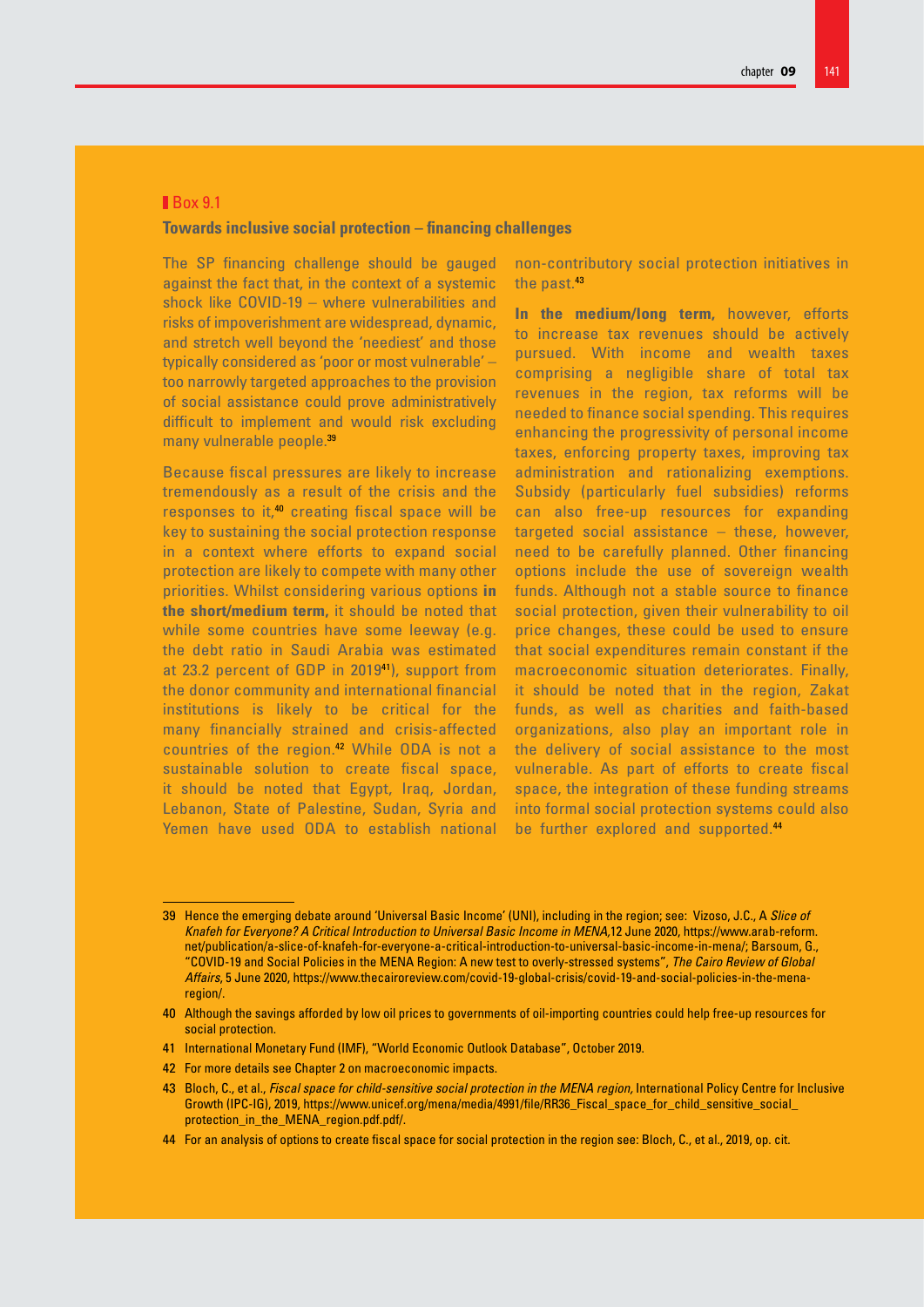This should be complemented by commensurate efforts to scale-up and sustain social assistance for the most vulnerable (including migrants and refugees). Efforts to expand coverage to all informal workers should be considered of the upmost priority, especially in oil-importing MICs and FCCs, where informality is widespread.

As noted in Box 9.1, the widespread vulnerabilities generated by the crisis generally warrant more universal approaches to the provision of emergency social assistance. Unconditional emergency cash transfers could mitigate the acutest immediate effects of the shock on the poor and vulnerable groups that often do not have access to social protection in the region. A temporary basic income (TBI) could provide a minimum income above the poverty line and, in most cases, this seems to be fiscally affordable (see Annex IV for simulations on the potential fiscal implications).

**In the medium/longer term,** it seems important to explore the possibility of embedding the (quite ad-hoc) support provided to informal workers in many oil-importing MICs into more permanent programs and structures. However, this should go hand-in-hand with reforms to address the root causes of informality in labour markets, including expanding the access of men, women and particularly young people, to both decent job opportunities and well-functioning (both contributory and non-contributory) social security systems (see, also, Chapter 5 on labour markets). The current crisis and the spectrum of future shocks would also invite SP policy makers and practitioners to consider the possibility of gradually establishing minimum social security levels for all ('social protection floors') – and particularly the most vulnerable.45

Integrated approaches to social protection will be key to supporting recovery and building resilience in the region, and the response should pay special attention to the following:

**Responsiveness to the specific needs of women and youth:** efforts to make the SP response more gender-responsive will be critical to avoid the worsening of gender inequalities. As recommended by UNICEF<sup>46</sup> and others, both governments and businesses should strive to expand paid leave, flexible working policies, as well as child or family benefits, whilst protecting essential childcare services for workers. Expanding women's access to healthcare via fee waivers or automatic health insurance enrolment will be vital to preserve access to critical maternal and child health and reproductive

<sup>45</sup> The ILO estimated that the cost of a social protection floor package (covering children, maternity, disability and old age) would amount to about 4.2 percent of GDP in North Africa, and 3.6 percent in other Arab States, with financing gaps of 3.2 percent of GDP and 2.8 percent of GDP. See: Durán Valverde, F., et al., *Social protection; Measuring financing gaps in social protection for achieving SDG target 1.3: Global estimates and strategies for developing countries,* ILO, 25 November 2019, https://www.ilo.org/secsoc/informationresources/publications-and-tools/Workingpapers/WCMS\_729111/lang--en/index.htm/.

<sup>46</sup> On the need for gender responsive responses, see: UNICEF, "Gender-Responsive Social Protection during COVID19; Technical note", 23 April 2020, https://www.unicef.org/ media/68631/file/Gender-responsive-social-protection-during-covid-19-ENG.pdf; and Hidrobo, M., et al., "Why Gender-Sensitive Social Protection Is Critical To The COVID-19 Response In Low- And Middle-Income Countries", IFPRI Blog, 28 April 2020, https://www. ifpri.org/blog/why-gender-sensitive-social-protection-critical-covid-19-response-low-andmiddle-income/.